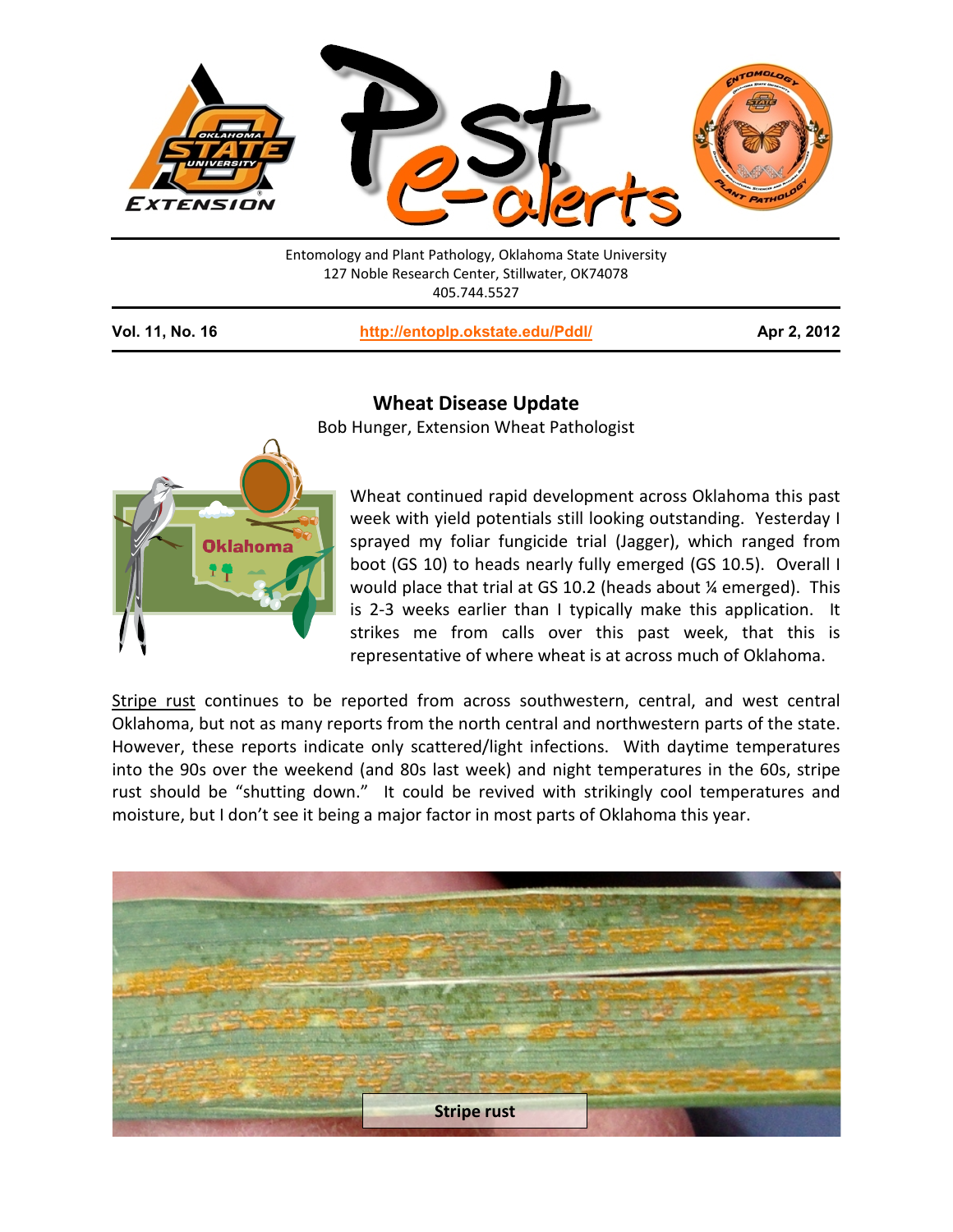Leaf rust also is being reported more frequently, but still in fairly low incidence and at a low severity. Around Stillwater, I can find pustules on susceptible varieties but mostly in the 10- 15% severity range.

Powdery mildew is still a factor, at least on highly susceptible varieties. Jagger, which is in my foliar fungicide trial, has a severity of around 40-65% on leaves beneath the flag leaf. Some scattered powdery mildew pustules were visible on flag leaves.



Tan spot and Septoria/Stagonospora also can still be found on lower leaves, but are not moving up the canopy. A couple of wheat samples were received from northeastern (Rogers County) and north central OK (Noble County) with symptoms indicative of these leaf spotting diseases, and currently isolations are being made to confirm this diagnosis.

Over the last week, the Diagnostic Lab also had a sample from Kingfisher County that tested positive for wheat streak mosaic virus and High plains virus (Kingfisher County). As temperatures warm and wheat develops, these mite-transmitted virus diseases likely will become more prevalent.

**Texas:** Dr. Amir Ibrahim (Assoc. Prof, Small Grains Breeding and Genetics, Texas A&M), 29-Mar: Yellow rust [stripe rust] (YR) continues to develop and spread at McGregor, TX. Night temperatures are forecasted to range from  $51 - 66$  F during the next 10 days and new infections will continue to occur. YR has moved to the upper canopies of TAM 111 and 'Garrison', two varieties that were resistant during the 2010 epidemic. YR was rated as 50S on Garrison and 65S on FL-1 of TAM 111, whereas lines carrying Yr17, such as Jagger and Jagalene,



have only trace amount. YR found this year at McGregor doesn't appear to attack Yr17.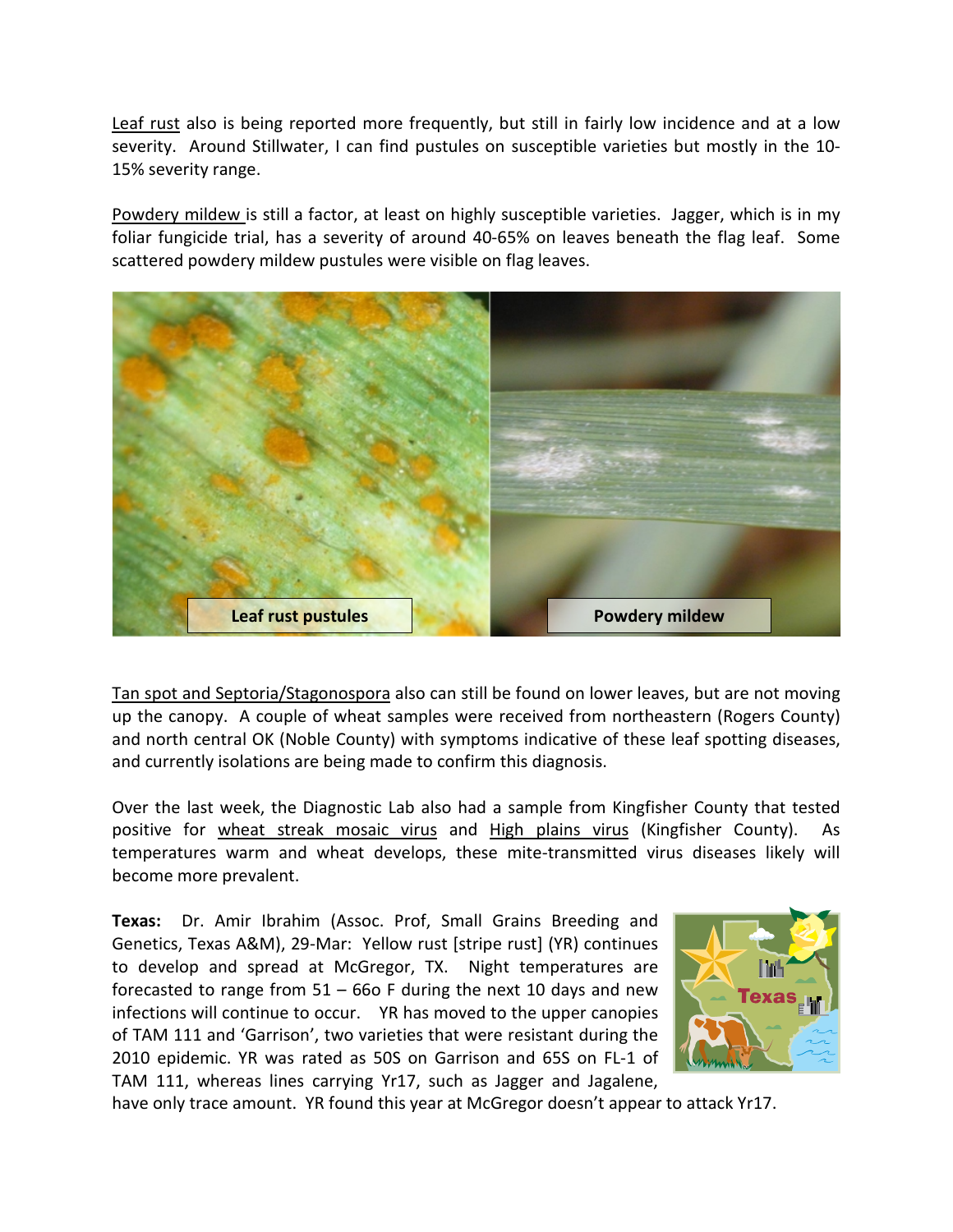Wheat leaf rust (LR) is spreading very fast in South Texas. It was rated as 100S on 'TAM 110', 'TAM 112', 'Jagger', and 'Jagelene' in College Station. It has also started to develop at McGregor. In a recent visit to Castroville, Jackie Rudd reported that LR was near 100S on FL of Jagger and Jagalene; 20S on TAM 112; and trace on TAM 111 FL but considerable in the lower canopy.

**Texas (cont'd):** Dr. Jackie Rudd (Professor/Wheat Breeder, Texas A&M University) 29-Mar: I drove from Amarillo to Castroville last week with stops along the way. Good plant development, head-rows are lush but no lodging. Most plants are late boot to early flowering. Powdery mildew still heavy in lower and mid-canopy and some on flag leaf of highly susceptible. Leaf rust was near 100S on flag leaf of Jagger and Jagelene; 20S on TAM 112, trace S on TAM 111 flag leaf but considerable in lower canopy. I did not see any stripe rust in the plots, spreader, or head-rows that I walked – there might some in other parts of the field.

**Texas (cont'd):** Jim Swart (Entomologist (IPM), Texas AgriLife Extension), 29-Mar: The wheat crop is maturing rapidly under these warmer than normal growing conditions. The earliest maturing varieties are flowering (Feekes 10.5.1), and the later varieties are midway between full flag leaf emergence (Feekes 9) and the boot stage (Feekes 10). In my almost 30 years working in this region, this is the best overall wheat crop I have seen. At this writing, the long term weather forecast does not predict temperatures to dip much below 50° F, so the threat of a late freeze is rapidly diminishing.

Stripe rust has been widespread in our susceptible Patton SRWW fungicide block, but infection has been low in most commercial varieties. The only commercial variety that is quite susceptible to this disease is Terral 8558. Most of the growers that plant this variety have already sprayed their wheat with tebuconazole, so they are well ahead of the infection. The tebuconazole treatment will provide 35 days of leaf protection from this pest, sufficient time for the plant to complete the grain filling process.

The only leaf rust infection observed so far is in Jackpot HRWW. Active pustules were found on the lower leaves in our research plots two days ago.



**Kansas:** Dr. Erick De Wolf (Wheat Extension Pathologist, Kansas State University), 29-Mar: The wheat crop in Kansas ranges between the jointing to boot stage of growth. I suspect some wheat in Southeast Kansas is already be heading. This is 2 or 3 weeks ahead of normal crop development.

Just a quick update on the stripe rust situation in KS. Stripe rust was also found in research plots near Manhattan, KS (Northeast, KS) today (3/29/12). The variety for this find is 2137, which is known to be MS-S to stripe rust. Growth stage was flag leaf emergence. Stripe rust was observed in Sedgwick County (South Central, KS) yesterday (March 28). Gary Cramer, Extension Agent for Kansas State University, reported the find. Gary indicates that low levels of